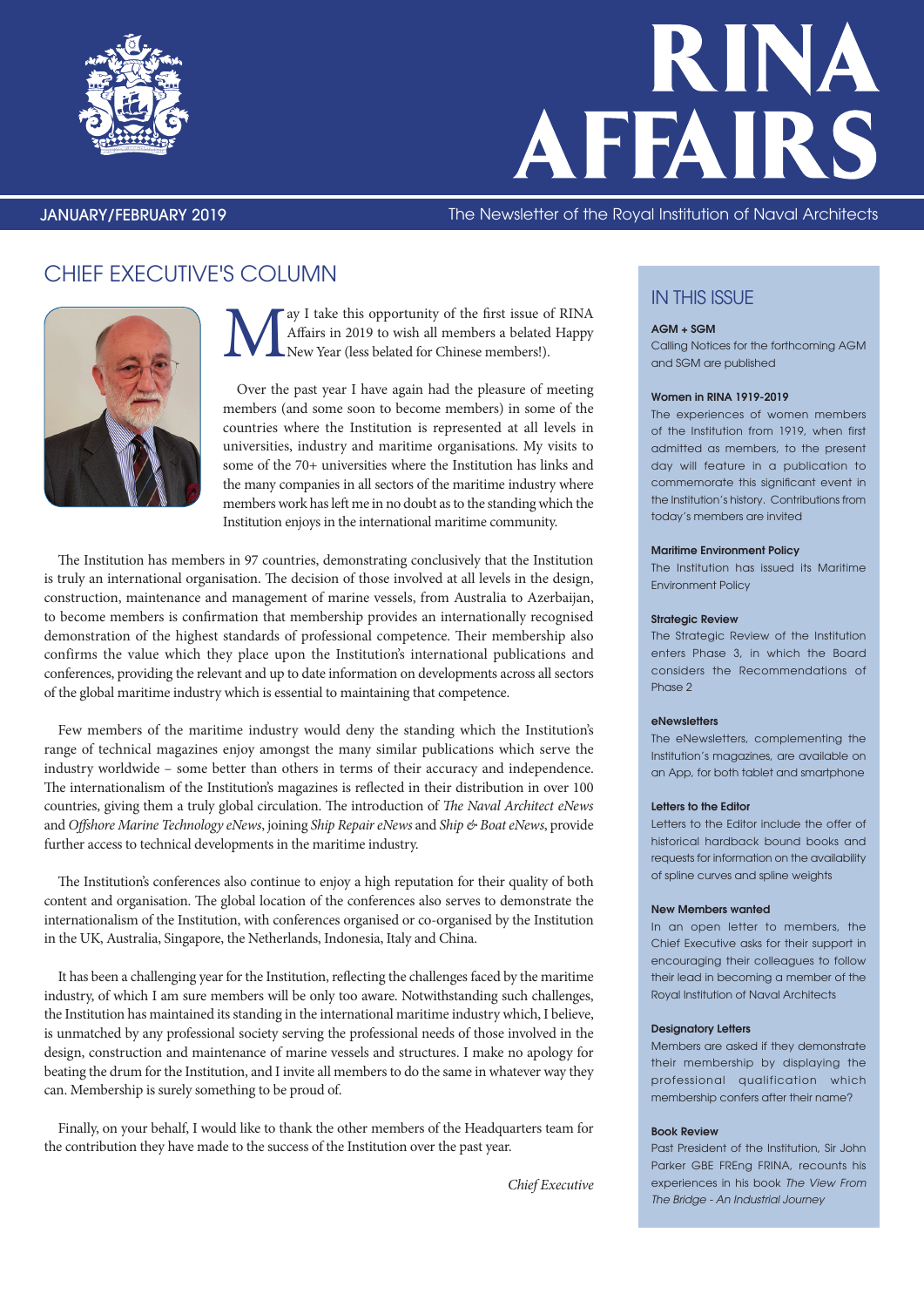### 2019 ANNUAL GENERAL MEETING

NOTICE IS HEREBY GIVEN THAT IN ACCORDANCE WITH BY-LAWS 39 AND 42, THE ANNUAL GENERAL MEETING OF THE INSTITU-TION WILL BE HELD AT 8-9 NORTHUMBERLAND STREET, LONDON, WC2N 5DA, ON 11 APRIL 2019 AT 1100 FOR THE FOLLOWING PURPOSES<sup>;</sup>

1. To receive the Annual Report and the Financial Statement for the year ended 30 September 2018.

2. To consider and if felt fit, approve the following Resolution:

Resolution: To re-appoint haysmacintyre as the Institution's auditors

### **Note**

- 1. All members have the privilege to attend the above meeting, but only Voting Members are entitled to vote on the Resolution.
- 2. Members entitled to vote on the Resolution may appoint the Chairman of the meeting as their proxy to vote on their behalf.
- 3. Proxy Form is available online at: https://www.rina.org.uk/2019agmproxyvotingform.html and must be returned by post or email, to arrive by 1030 on 11 April 2019

Following the AGM, a presentation will be given by Dr Jo Stanley, FRHistS, visiting Senior Research Fellow at Liverpool John Moore's University, entitled Women Pioneers in Naval Architecture, in which she will describe the early female engineers and architects involved with ship design and construction.

Following the presentation, a buffet lunch will be available for those attending the AGM. To assist is catering, members are asked to let Sally Charity know if they would like lunch: scharity@rina.org.uk

## 2019 Annual General Meeting and Special General Meeting

**11:00 11 April 2019 8-9 Northumberland Street, London WC2N 5DA**

### **AGENDA**

- 1. President opens the AGM
- 2. Annual Report of Council
- 3. Financial Statement for 2017/18
- 4. AGM Resolutions
- 5. 2019 Elections to Council
- 6. 2019 Medals and Prizes
- 7. President adjourns the AGM / opens the SGM
- 8. SGM Resolutions
- 9. President closes the SGM / reconvenes the AGM
- 10. President's Report
- 11. General Discussion
- 12. President closes the AGM

### SPECIAL GENERAL MEETING

NOTICE IS HEREBY GIVEN THAT IN ACCORDANCE WITH BY LAWS 37 AND 77, A SPECIAL GENERAL MEETING WILL BE HELD AT 8-9 NORTHUMBERLAND STREET, LONDON, WC2N 5DA ON 11 APRIL 2019 AT 1115 TO CONSIDER, AND IF FELT FIT, APPROVE THE FOLLOWING RESOLUTION:

### Amendments to the By Laws

**Resolution:** "To make such amendments to the By Laws as are necessary to change the composition of the Council of the Institution to enable it to become more representative of the worldwide membership by reflecting geographic location as well as membership class and experience."

### Note:

- 1. All members have the privilege to attend the above meeting, but only Voting Members are entitled to vote on the Resolution.
- 2. Members entitled to vote on the Resolution may appoint the Chairman of the meeting as their proxy to vote on their behalf.
- 3. Proxy Form is available online at: https://www.rina.org.uk/2019sgmproxyvotingform.html and must be returned by post or email, to arrive by 1045 on 11 April 2019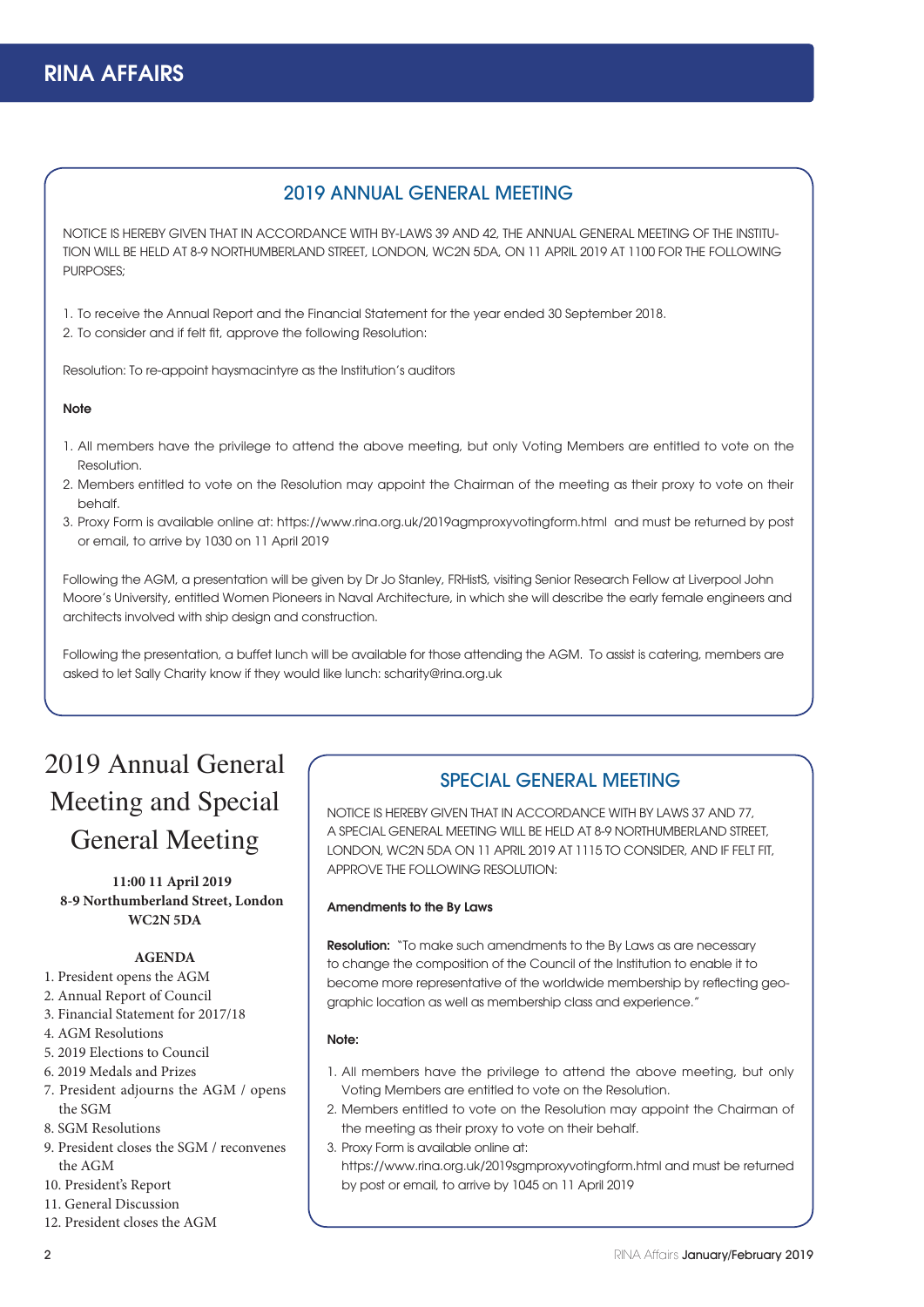# RESOLUTION TO AMEND THE BY LAWS

**The Royal Institution of Naval Architects is an international professional society with members in 90+ countries. The Council of the Institution is accountable to the governing Board of Trustees for representing the views** professional society with members in 90+ countries. The Council of the Institution is accountable to the governing Board of Trustees for representing the views of the global membership.

The members of Council are elected by the members, with places on Council allocated according to category of membership – Fellow, Member, Associate Member Associate – which reflects experience. However, the composition of Council does not represent the geographic location of members. Following a Strategic Review of the future Objectives of the Institution, the Board and Council consider that the composition of Council should be changed to reflect both the category and geographic location of members, and intends to put the following Resolution to the members at a Special General meeting in April 2019:

"To make such amendments to the By Laws as are necessary to change the composition of the Council of the Institution to enable it to become more representative of the worldwide membership by reflecting geographic location as well as membership class and experience."

The proposed change to its composition will set the total number of elected Council members at 40, comprising 30 Corporate members

(Fellows and Members) and 10 Non Corporate members (Associate Members, Associates) thereby continuing to reflect experience.

Members' countries will be grouped into global Regions, with members of Council being nominated from and elected by members in each Region, thereby reflecting geographic location. The number of members of Council elected in each Category from each Region will be in proportion to the number of Voting Members in the Region. In addition, a Vice President will be appointed in each Region from Corporate members elected by members in the Region, to represent the Institution and members in the Region. The Board will have the flexibility to vary the number of elected members from each Region and appointed Vice Presidents to reflect the changing number of members in each Region and to achieve greater representation, whilst retaining the effectiveness of the Council.

Members should note that the proposed amendments do not affect the requirements for membership or registration with the Engineering Council.

Details of the required amendments to the By Laws to effect these changes are shown in the below. In the event of the above Resolution being approved by the members, the Board will formally request these amendments.

## Amendments to the By Laws

**The amendments shown in red will** be made to the following By Laws:

### **By Law 13. Council**

a) The Council shall consist of: The President The Immediate Past President 30 Corporate members 10 Non Corporate members Ex officio members Co-opted members

- b) The Council shall have the power to co-opt members of the Institution to serve on Council in a vacancy, or additionally where it considers there is an absence of expertise or experience.
- c) Any member of the Council who transfers to any other class of membership shall complete his term of office as defined in By-Law 15.

### **By Law 14. Nomination and election of members of Council**

a) For the purpose of electing members of

Council, other than the President, and for other purposes which the Board might from time to time determine, members' countries will be grouped by global Regions. The number and composition of such Regions will be determined by the Board.

- b) Each Region will separately nominate and elect members of Council.
- c) The number of members of Council elected by each Region will be in proportion to the number of Voting Members in the Region, or as may be determined otherwise by the Board.
- d) Each Region will elect at least one Corporate and one Non Corporate member of Council.

### **By Law 15. Terms of Office**

- a) The term of office for each member of Council, except for the President and the Immediate Past President, shall be three years from election or appointment to retirement.
- b) Co-opted members will serve a

maximum term of 3 years, and will stand for election at the earliest opportunity.

### **By Law 21. Vice-Presidents**

- a) Members of Council who have been elected or co-opted as members of Council may be appointed by the Council as Vice Presidents to represent the Institution and the views of the membership in the Region from which they have been elected or co-opted.
- b) Vice Presidents will serve in office for their term of office as a member of Council. Vice Presidents who are re-elected as members of Council may be reappointed as Vice Presidents.
- c) The number of Vice Presidents who may be appointed from each Region will be determined by the Board. At least one Vice President will be appointed from each Region.
- d) Vice Presidents elected in 2019 or earlier will be appointed as Vice Presidents.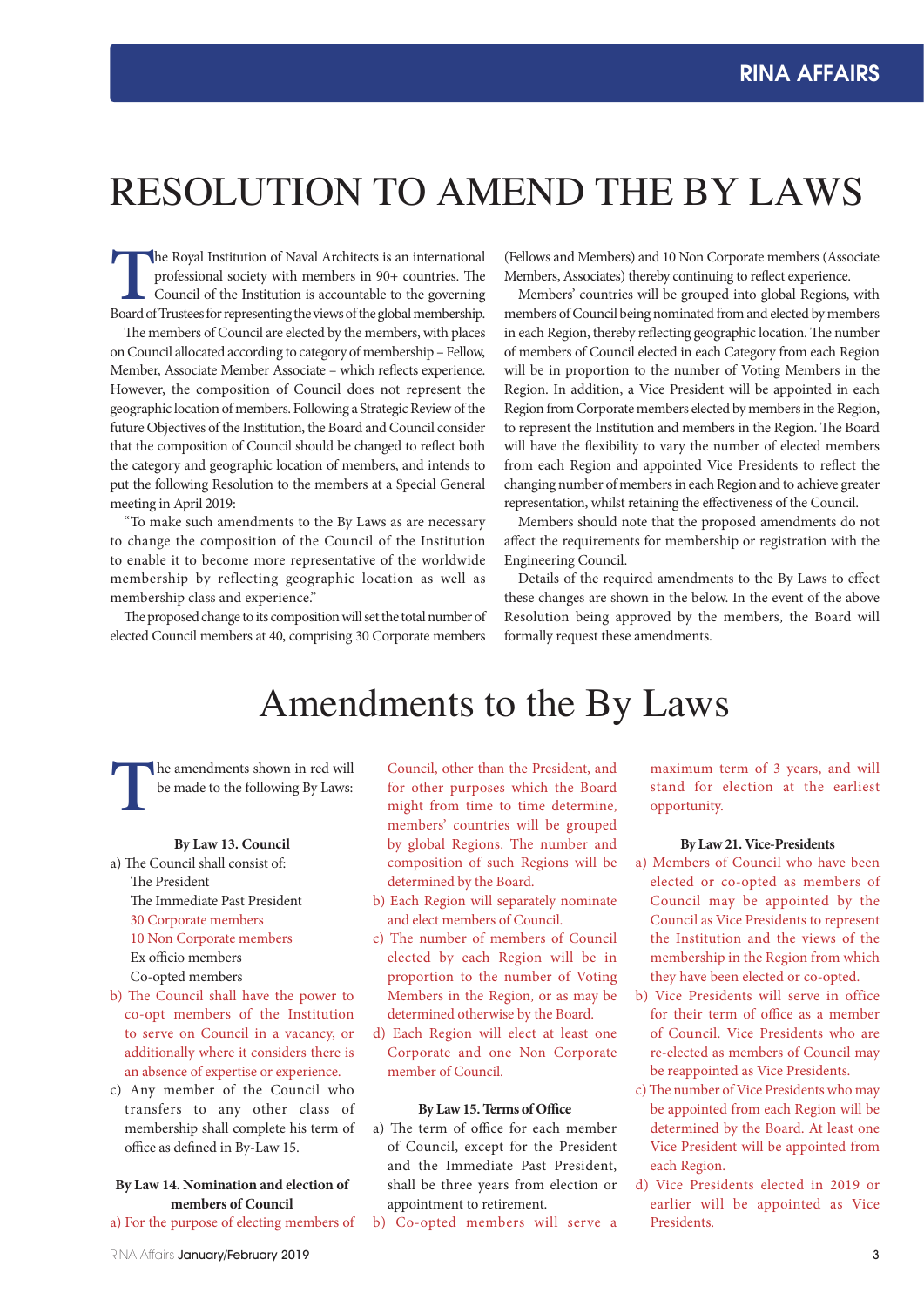# STRATEGIC REVIEW 2050 – REPORT TO MEMBERS

**I** needed to achieve them. n 2017, the Board initiated a Strategic Review of the Objectives of the Institution in 2050, and actions

### Phase 1 – Membership Survey

Phase 1 of the Strategic Review consisted of a Membership Survey to seek members' views on what the Objectives and activities of the Institution in 2050 should be.

The Membership Survey, which was completed in late 2017, showed a high level of satisfaction with the role and activities of Institution. 94% of members who completed the Survey considered that that the current Objectives were correct and would continue to be relevant for the foreseeable future, ie:

- Setting standards of professional competence and integrity.
- Encouraging membership at all levels
- Enabling the exchange of technical information.
- Contributing its collective expertise to the benefit of society

The Board therefore accepted that these will be the continuing Objectives of the Institution for the next 30 years.

However, the Survey also confirmed the need to review the means by which these Objectives would be achieved and what changes would be needed to reflect the changes in the maritime industry and the professional needs of the members.

### Phase 2 – Working Groups

Phase 2 of the Strategic Review has been carried out by a number of Working Groups, comprising members of Council and other members of the Institution, with each addressing a specific Objective. Each Working Group was tasked

with identifying how the Objective is achieved today and what changes would be required to continue achieving the Objective in 2050.

### Phase 3 – Board **Consideration**

The Working Groups have presented their findings and recommendations for consideration the Board during Phase 3 of the Strategic Review.

A recommendation which has had early acceptance by the Board is change the composition of the Council of the Institution to enable it to become more representative of the worldwide membership by reflecting geographic location as well as membership class and experience. This recommendation will be put the members at the forthcoming SGM, details of which are published elsewhere in this issue of RINA Affairs.

# Women in RINA 1919-2019 INSTITUTION NEWS

**A**t the 1919 AGM, it was agreed that women should be eligible to become members of the (then) Institution of Naval Architects, on the that women should be eligible to become members of the (then) same terms as men. The first woman to be elected was Eily Keary, who was also the first woman to have a paper published in the Transactions. Today, women members of the Institution occupy a wide range of appointments in the maritime industry, academia and organisations worldwide, in both engineering and non-engineering roles.

It has been decided to commemorate this significant event in the Institution's history by publishing the experiences of 100 women members of RINA over the past 100 years, starting with those of the first three women<sup>1</sup> elected as members of the Institution. Today's members are

invited to contribute to the publication by describing their experience of being a woman in the maritime sector, including why they chose to embark upon such a career, what they have achieved, what they see for the future of women in the maritime sector and whether they would recommend it as a career for women and girls today. Contributions are invited from members who are at all stages in their career, including those who have just embarked upon that career at university or college.

Contributions, in 300-500 words, or queries should be forwarded to the Chief Executive at hq@rina.org.uk by **31 July 2019**.

*1 Eily Keary, Blanche Thornycroft and Rachel Parsons*

### THOUGHT FOR THE **MONTH**

One ship sails East, another West On the self same winds that blow, It's the set of the sails and not the gales

that determine the way they go. Like the winds of the sea are the ways of time,

As we journey along through life, It's the set of the soul that determines the goal, And not the calm or strife.

> *The Winds of Fate By Ella Wheeler Wilcox*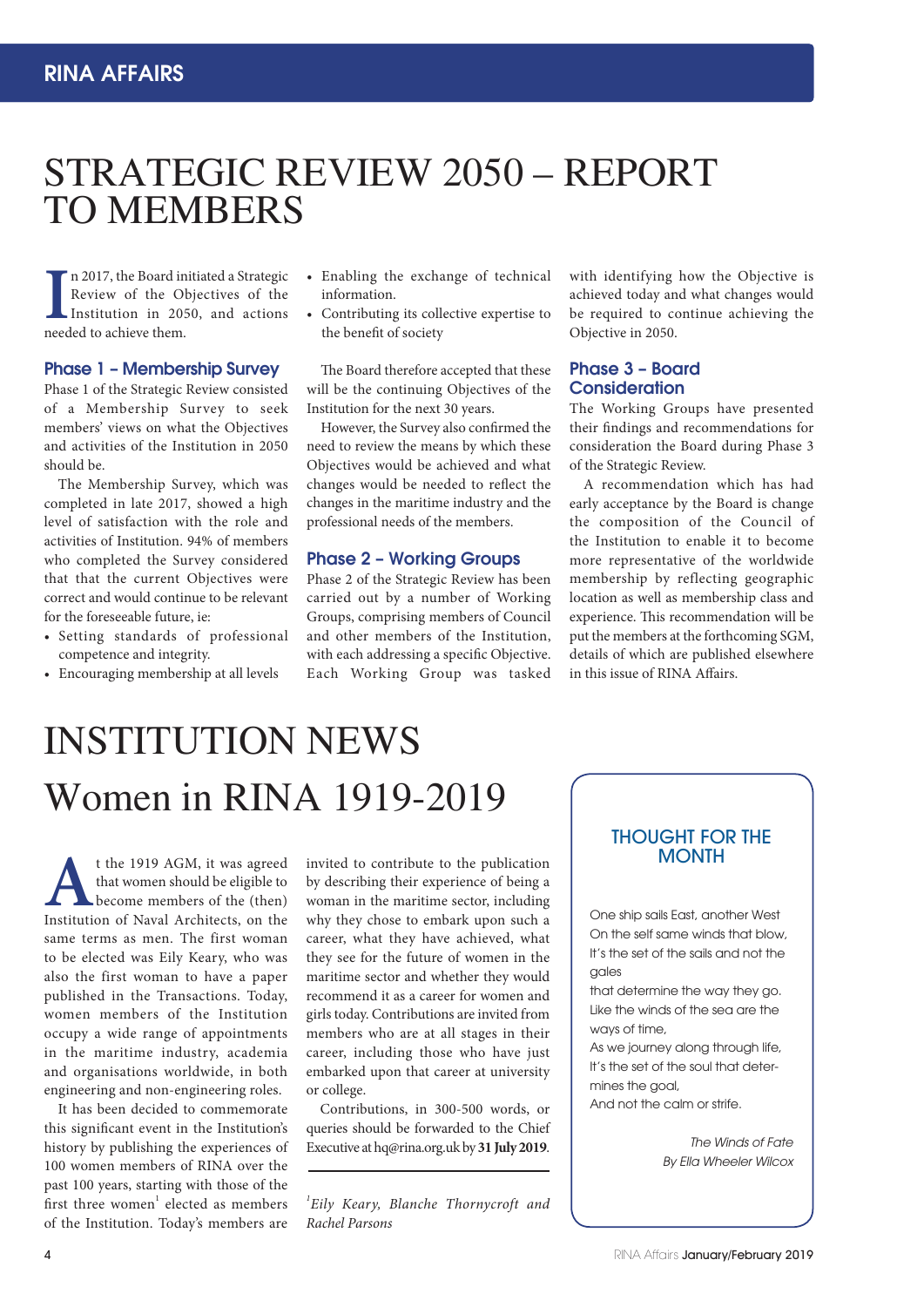# New Members wanted

## An open letter to all members

### Dear member,

As a member, you will be aware of the benefits and service which membership of the Royal Institution of Naval Architects provides. In particular, you will be aware that membership provides a professional qualification which is recognised throughout the global maritime industry as demonstrating the achievement of the highest standards of professional competence and integrity. You will also be aware that membership provides access to information on developments in all aspects of the maritime industry through the Institution's international conferences and publications which members receive free or at a reduced cost.

I am therefore writing to ask for your support in encouraging your colleagues to follow your lead in becoming a member of the Royal Institution of Naval Architects and enjoying the benefits of membership of the world's leading professional institution for those involved in the design, construction and maintenance of marine vessels and structures at all levels. I would be grateful if you would let me know (by email to hq@rina.org.uk) the name, position and email address of any of your colleagues who you would wish to introduce as a member. Such potential members could include those at any stage in their career, whether newly graduated or more senior and experienced.

*Trevor Blakeley, Chief Executive*



### USE OF THE RINA CREST

The Council has agreed that members may display the RINA crest on literature, website etc, under the following strict conditions:

- Members must request permission to use the crest, and state where it will be used.
- Only the version of the RINA crest provided by the Institution may be used. No variation or addition may be made to the crest.
- Members displaying the RINA crest are also required to display their membership of the Institution in text and by the use of the appropriate post-nominals.
- The RINA crest may only be displayed on a company website where the company is owned by the member or is a Corporate Partner member of the Institution.
- The RINA crest must not be used in a way as to state or imply the Institution's endorsement of a product or service provided by the member.

Applications for permission to use the RINA should be made to RINACrest@rina.org.uk

## Designatory Letters

**MEMBERS MANUS (EXECUTE:** MEDITY OF THE MANUS AMRINA, AMRINA, ASSOCRINA or StudentRINA membership of the Institution by the letters FRINA, MRINA, after their names. In doing so, they demonstrate that they have achieved or are working to achieve the high standards of professional competence demanded by the requirements for membership, and which are recognised as such by the international maritime industry. By doing so, they also demonstrate their commitment to maintaining those standards through their continuing professional development, and their acceptance of the Institution's Code of Conduct. Membership of the Institution does not come easily and is surely an achievement to be proud of.

However, when meeting members, I am surprised how many do not demonstrate their achievement by displaying the appropriate letters on their website, correspondence and business cards. This also serves to promote the Institution. I appreciate it may be company policy not to display designatory letters, but if not, may I therefore invite such members when next having stationary or business cards printed or updating their website to ensure that their membership of the Royal Institution of Naval Architects is proudly displayed.

*Chief Executive*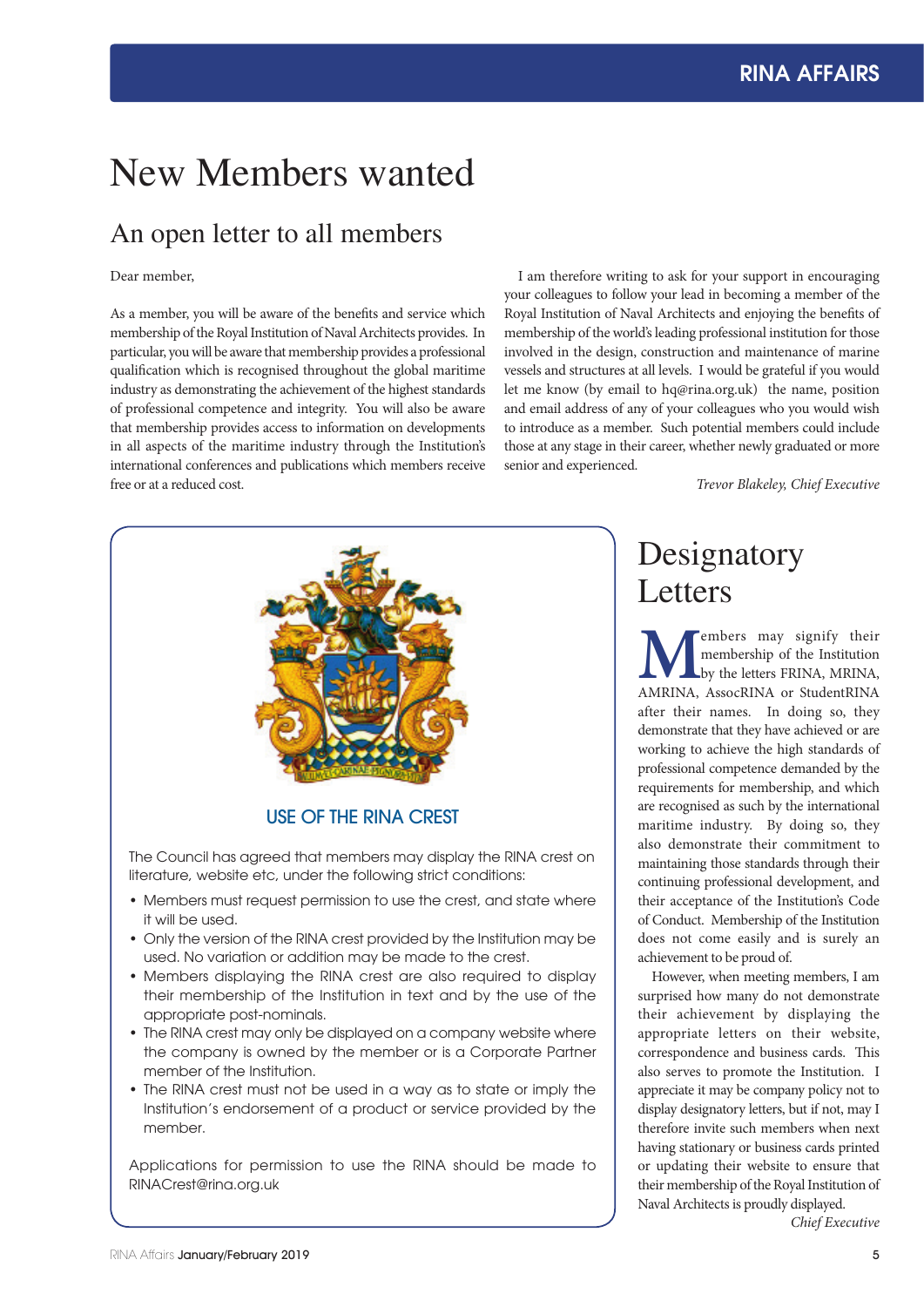## Data Protection

**M**embers in Europe may be aware of the introduction of the General Data Protection Regulation (GDPR) which replaced the aware of the introduction of the General Data Protection UK's Data Protection Act last year, and which now governs how the Institution may gather, hold and use personal data, ie data which can be used to identify the individual. The GDPR applies to all data on members held by the Institution, regardless of their country or nationality.

The GDPR introduced a number of additional safeguards to the proper use of personal data. Principal amongst these was the requirement for members to agree to both the holding of data and the use to which it is put, ie to "opt in", rather than "opt out". The GDPR also requires greater security of personal data for which the Institution is responsible, regardless of where it is held, eg Headquarters, Branches etc. The GDPR also introduces more stringent requirements for the reporting of breaches of data security and

financial penalties for such breaches.

All members are entitled to receive the Institution's free eNewsletters, eg RINA News, Ship & Boat International eNews etc, providing information on technical developments in all sectors of te maritime industry and the Institution's activities. Members are asked on election and renewal of their membership fee to confirm that they wish to receive or continue receiving the eNewsletters. Members may unsubscribe to all or any of the eNewsletters at anytime.

It continues to be the Institution's policy that personal data will not be passed to third parties without the member's permission, whether to an individual or organisation, except where required to provide membership services, eg posting of magazines. Such organisations which do receive personal data have been required to confirm that it will be handled in accordance with the GDPR, and only for the purpose for which it is provided.

Personal data passed to persons outside Headquarters authorised to hold such data, eg Branch Secretaries will be encrypted and password protected.

Members may check what personal data is held on them by the Institution by visiting their individual MyRINA page, and may remove any data other than that required to maintain their membership.

All Institution staff are required to report any breaches of security of personal data immediately. Members are requested to inform the Institution if they consider that their personal data has been improperly passed to or obtained by a third party.

The Institution will continue to ensure the security and proper use of members' personal data. The Institution's Privacy Policy may be accessed from the Home page of the Institution's website. Any queries about the use of members' personal data should be forwarded to the Chief Executive.

# PUBLICATIONS NEWS

# Contributions to the Magazines

### An invitation from the Technical Director

The Institutions' magazines enjoy a high standing in the international maritime community for the quality and independence of their comment high standing in the international maritime community for the and reports on technical developments in the maritime industry. The content of the magazines comes from the Editors' contacts in industry, visits to companies and maritime shows etc and from their regular contributors who have particular knowledge and experience in their fields. However, I am very much aware of the breadth and depth of experience and expertise of the Institutions membership, which is widely represented in the global maritime industry. I would therefore like to invite you to offer that expertise and experience by contributing to the Institution's magazines.

Contributions are welcome on the following topics which will be covered in forthcoming issues of the magazines:

### *The Naval Architect*

**April**: Heavy-lift; Inland and coastal vessels; CAD/CAM/CAE; Denmark **May**: Smart ships; Cruise ships; Ro-Ro; Green ships; Noise & vibration; Norway **June:** Bulk carriers; Regulation & classification, Green ships; Paints & coatings

### *Offshore Marine Technology*

**2nd Quarter**: Support vessels; ROVs and AUVs; Machinery control and monitoring; Paints and coatings

### *Warship Technology*

**May**: Corvettes, frigates, destroyers; Weapon handling, launch and recovery; Mine countermeasures; Russian naval vessels

**July/August**: Sealift/logistic support; Amphibious vessels; Coast guard & patrol craft; Machinery control and surveillance; UK naval programmes

The editorial schedules, including these and future topics, are published regularly on the RINA website. Click on title for details *The Naval Architect; Offshore Marine Technology; Warship Technology*. Comment on the schedules, including proposed additional topics would be welcomed.

Contributions in MSWord, of up to 1,000 words and two photos or tables, should be forwarded to me. Queries or proposals for longer articles should also be made to me.

I and the Editors look forward to hearing from you and to making your expertise and experience available to the international readership of the magazines.

*Karl Monk, kmonk@rina.org.uk*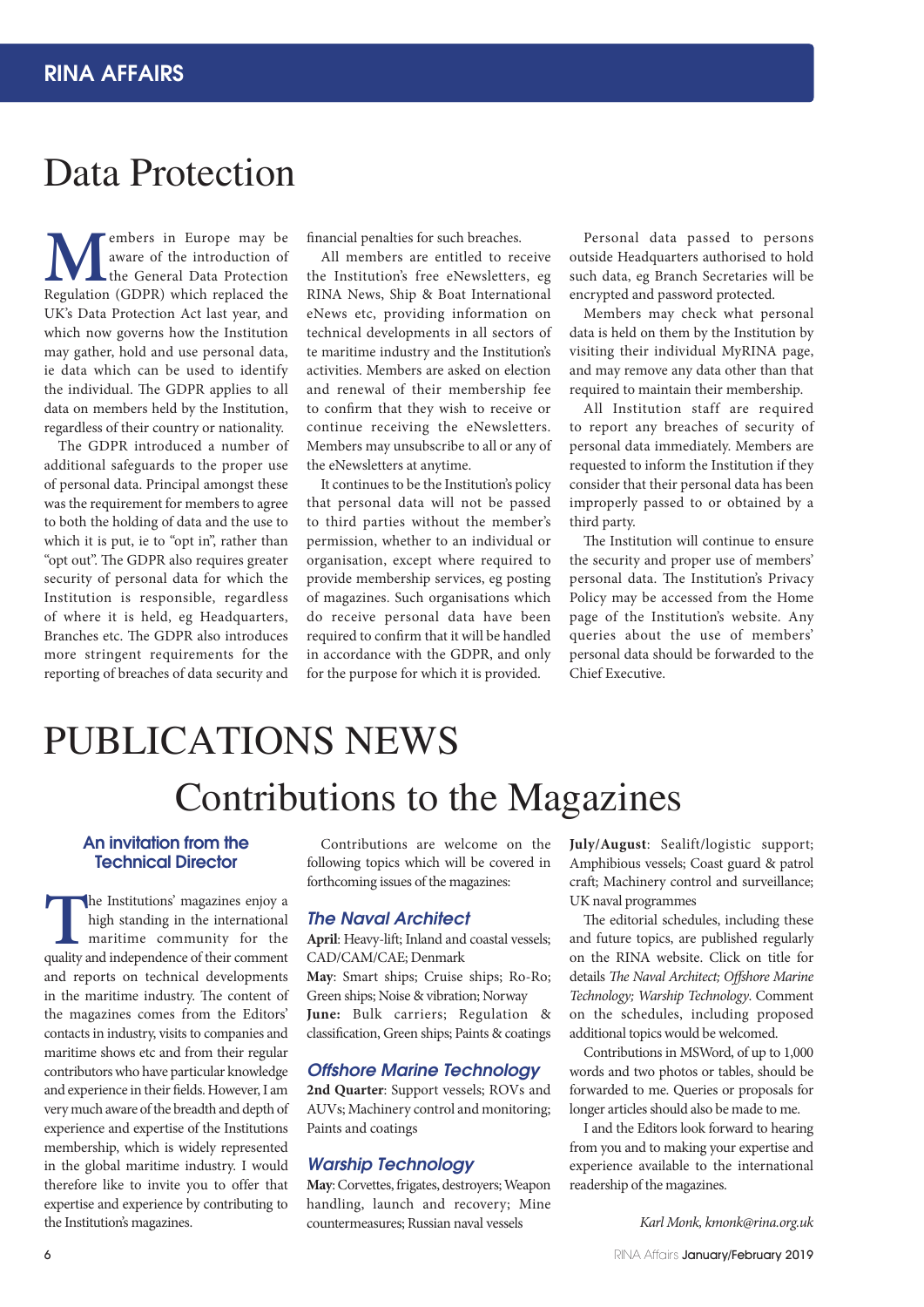## New eNewsletter App

### **Available on the App Store**

**The Naval Architect eNews Shiprepair & Maintenance eNews Ship & Boat International eNews Warship Technology eNews Offshore Marine Technology eNews**



**T**he Institution publishes a range of free eNewsletters. These eNewsletters complement the Institution's magazines in providing informed and independent reports on technical developments in all sectors of the international maritime industry. They contain a selection of articles published in the latest issues of the magazines, as well as material which did not make the magazines. The eNewsletters are published by email to those who have opted to receive them.

The eNewsletters may now also be downloaded and read as convenient on a new, free, RINA eNewsletter App, containing the latest issues of all eNewsletters. The App is available from Google and Apple Stores in a simple and easy-to-read format. Users of the App may opt to receive notification of when the App is updated with a new issue of an eNewsletter.

The e-Library provides a one-stop access to magazines, published and unpublished papers, reports, presentations etc, available to members. access to magazines, published and unpublished papers, reports, The e-Library may be accessed at www. rina.org.uk/MyRINA/e-Library

Members wishing to submit an item for inclusion in the e-Library should forward it to hq@rina.org.uk. Where such items are subject to copyright, permission must be obtained before submission.

## $e$ -Library  $RINA$   $\qquad$   $HOUGHT FOR THE$ RINA Publications App

Members and subscribers may read the electronic versions of the Institution's magazines on their PC, or by using the free App on their tablet or smartphone, containing the latest issues of all magazines.

 $\blacktriangleright$  Google play



# **MONTH**

No man will be a sailor who has contrivance enough to get himself into jail; for being in a ship is being in a jail, with the chance of being drowned … A man in jail has more room, better food, and commonly better company.

*Samuel Johnson, 1759*

# LETTERS TO THE EDITOR

## Books for disposal

*Sir*: David Cannell has the following historical hardback bound books which he is looking to dispose of and we wondered whether they would be of any interest to members of RINA?

- The Rules & Regulations for the Construction and Classification of Steel Ships by Lloyd's Register of Shipping, dated: 1956, 1958, 1961, 1962, 1964, 1965, 1967, 1968, 1969, 1970, 1972, 1973, 1974, 1975
- Lloyd's Register of Shipping Register Book Appendix 1951 – Listing Changes

of Ships Names, Ships over 500t gross, Speed of Merchant Ships, Shipbuilders, Docs, Insurers

- Lloyd's Register of Shipping Volumes I & II – Register Book listing Ships, giving ship size, tonnage, owners etc.
- Lloyd's Register of Shipping List of Ship Owners 1983 – 1984; 1957 1958
- Lloyd's Register of Shipping Register of Ships 1957 - 1958

Marcia Woods *PA to David Cannell* marcia@dmcmarine.com

## Traditional Naval Architectural Design Equipment

*Sir*: I am trying to purchase a set of spline curves and spline weights to design a boat in the traditional way. These used to be common in every Naval Architectural design office, but seem to be very difficult to buy now when everyone uses CAD. Does anyone at RINA know where these can be obtained?

> Robert B Inglis robertbinglis@hotmail.com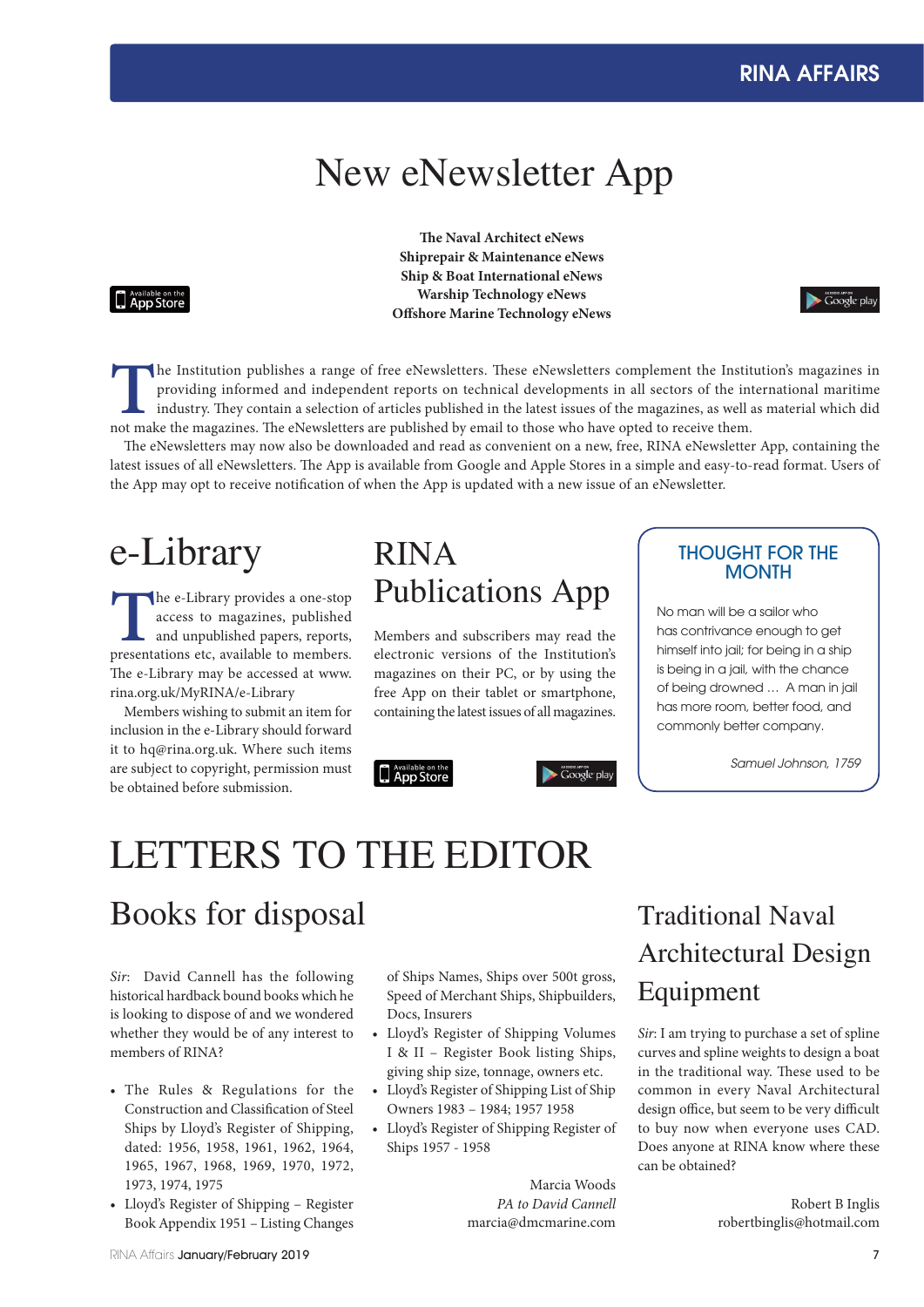# BOOK REVIEW

## The View From The Bridge – An Industrial Journey

### *Sir John Parker, GBE FREng FRINA Past President of the Institution*

**S** both in the diversity of companies he has ir John Parker is Britain's most senior industrialist. His wealth of experience in leading businesses – run and the range of issues he has met – is unparalleled in modern British industry.

In this book, Sir John recounts, the milestones on his 50-year industrial journey and draws out the countless lessons he has learned in mastering the arts of business leadership.

Trained as a Naval Architect and Engineer, Sir John has chaired five FTSE 100 companies and held senior Board positions for many years in leading global businesses including Airbus, GKN Brambles, Carnival Corporation and DP World. He is currently Chairman of the

construction group Laing O' Rourke and of Pennon, the UK water and waste to energy company.

Sir John has dealt at the highest level with every British Government since the late 1970s and chaired the court of the Bank of England during the financial crisis. He was a member of the first UK Prime Minister's Business Council and has led several inquiries for the British Government, most recently in the fields of boardroom diversity and naval shipbuilding. Among his many institutional and voluntary sector roles, he was President of the Royal Academy of Engineering and of the Royal Institution of Naval Architects, and Chancellor of the University of Southampton. He led Young Offenders into Work for ten years when he was Chairman of National Grid.

All this experience is distilled in

the book, where Sir John analyses the corporate turnarounds, takeover battles, merger and acquisitions that he has led. He lays out the principles and practices covering the highly topical issue of corporate governance and boardroom management. He details his deep insight into Britain's manufacturing and energy industries; he also explains his support for a modern industrial strategy to drive the country's future economic growth amid the unprecedented challenge of Brexit.

Sir John's aim with this book is to inform and inspire both those who currently hold positions of leadership in Business and the many thousands more who will be the leaders tomorrow. It is a vivid account of his working lifetime, a masterful overview of the British industrial landscape and a supremely informed and authoritative handbook of business leadership.

# MARITIME GROUP NEWS

# Maritime Environment Policy

The Council has approved the following Maritime Environment Policy for the Institution:

"Marine vessels and structures are technically complex and operate in a challenging environment. The Institution is committed to contributing to a reduction of their environmental impact and improving their energy efficiency by providing guidance on their design, construction, maintenance, operation, decommissioning and recycling in order to achieve more sustainable use of resources and mitigate climate change."

## Design for the Maritime Environment

### **Environmental Considerations in the Design of Marine Vessels and Structures**

 $S_{\text{max}}$ ociety expectation and regulation require that the maritime industry be fully sensitive to the environment through the reduction of harmful emissions, contamination of the seas and more efficient use of sustainable resources. The thoughtful design and construction of marine vessels and structures can have significant influence in achieving these.

The Maritime Environment Committee has produced an aide memoire which describes those aspects of marine vessels and structures that have an impact on the environment, and how that impact can be mitigated through design. It is intended to provide a broad overview of environmental design considerations and not a detailed reference to design and associated regulation.

The full aide Memoire may be downloaded at:

https://www.rina.org.uk/res/DesignForTheMaritimeEnvironment.pdf

The Maritime Environment Committee would welcome comments on both the Maritime Policy and the Design for the Maritime Environment aide memoire, either by email to hq@rina.org.uk or in the Maritime Environment Group Forum at: www.rina.org.uk/ MaritimeEnvironmentGroup